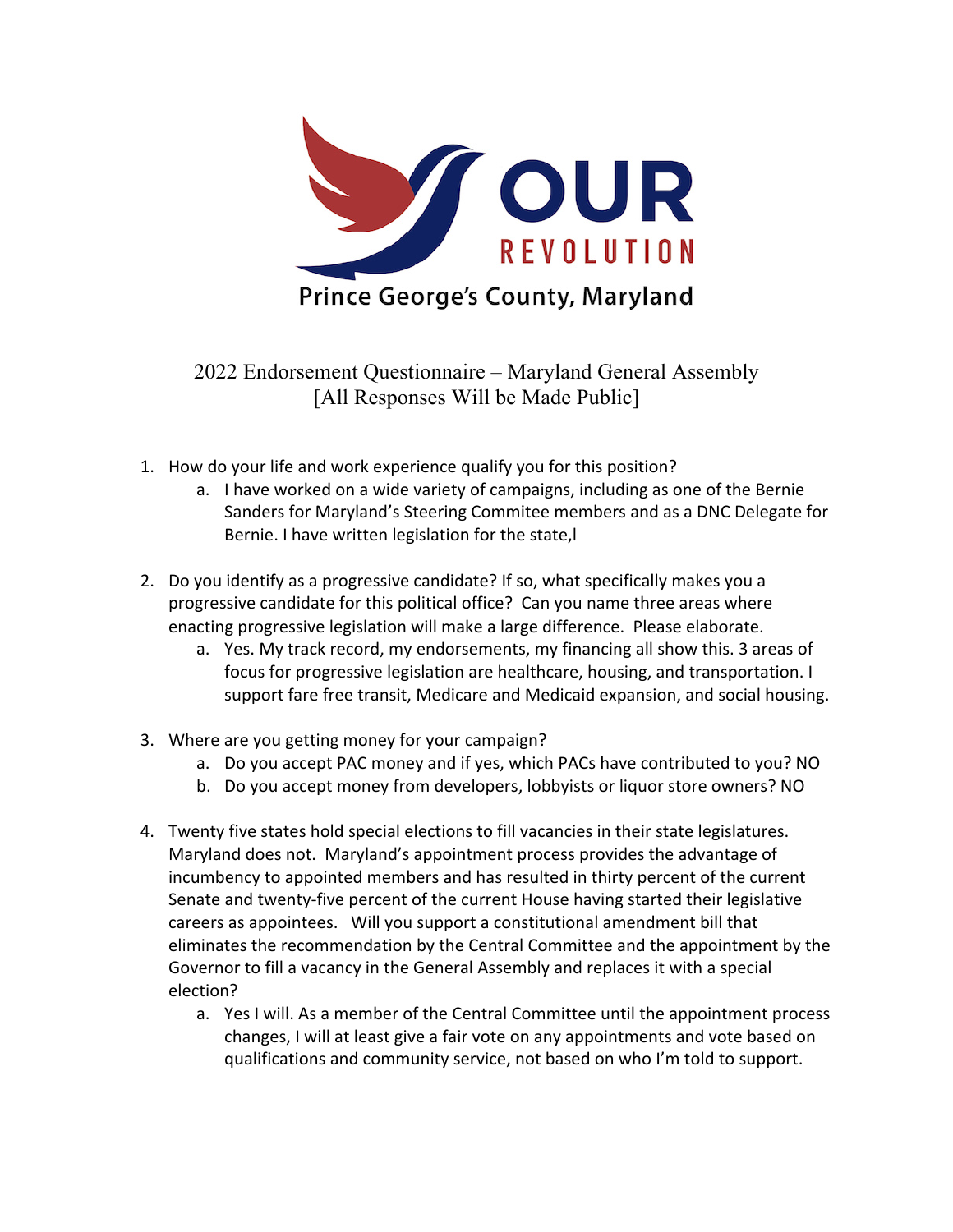- 5. Do you support a public financing system for delegates and senators? Can you offer a reason why bills in the General Assembly for this program have not moved? What can the community do and what can rank and file General Assembly members do to advance a public financing system?
	- a. Yes. The bills have not moved as it against existing financial and political interests. The community and members can continue to pressure legislators who are against public financing, and continue informing their neighbors.
- 6. Do you support expanding the gubernatorial small-donor public financing system to the Comptroller and AG races?
	- a. Yes.
- 7. State enabling legislation currently permits public financing to be implemented for county executive and council races in every county. Do you support expanding this enabling legislation to cover all local races? A bill to expand enabling legislation has been in the House for two years with no opposition and no movement. Please comment.
	- a. Yes, I support this.
- 8. Our Renewable Portfolio Standard (RPS) provides subsidies paid by Maryland rate payers to many dirty technologies – trash incineration, for example – under the guise that they are renewable. Environmental groups and activists have tried to clean up the RPS for the last decade and have still not succeeded largely due to the power of lobbyists and the leadership in the General Assembly and the fragmentation of environmental groups. What are your thoughts on how we cut through this quagmire and what hope do you think we have to creating the real changes we need to address global warming? Do you support the language in HB 11 introduced in 2022.
	- a. Yes! Burning wood pulp and trash harms our air quality tremendously. I also support a Green New Deal to provide public power to state residents.
- 9. Do you support single-payer health care? If elected,
	- a. will you lobby our elected members in Congress to support single-payer healthcare bill? Yes.
	- b. commit to ask for a legislative study or create an executive agency study of the feasibility of implementing single-payer health coverage in Maryland? Yes.
	- c. Connecticut has shown that when a state administers Medicaid, administrative costs are slashed. Will you join us in asking the Governor to request a federal CMS waiver to remove MCOs from our Medicaid program and have the State administer the program? Yes!
- 10. In 2021, members of the public were able to submit written testimony on bills online and provide oral testimony on bills remotely. Prior to 2021, members of the public had to travel to Annapolis, sign up an hour or two before the hearing, submit 40 copies of